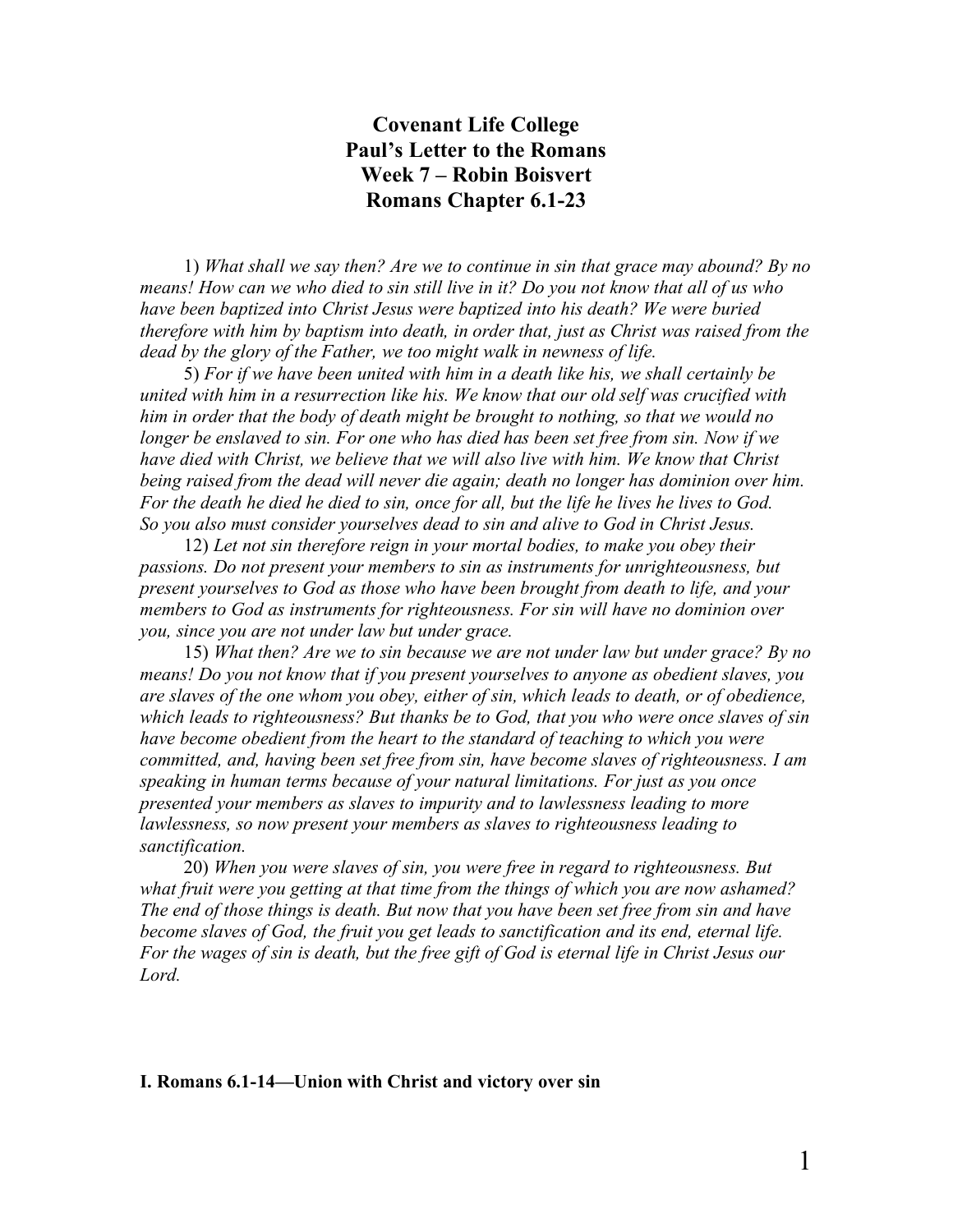A. *Union with Christ* is a great privilege that comes to believers as a result of justification by grace through faith alone. There is no stronger basis for our victory over sin than our union with Jesus Christ.

B. Paul wants to protect the doctrine of justification by grace through faith alone from its detractors and from misunderstanding. The shallow misconception contained in the question (6.1) is that if God is glorified in forgiving sin, if His grace is demonstrated openly in the forgiveness of sin, why not sin all the more so that grace will abound. Some were attacking the doctrine on this basis, so as to dismiss it out of hand. And then, it is possible that some really thought this to be a true interpretation and were hoping to indulge themselves in sin, supposedly with God's blessing. Paul's response makes clear what he thinks of such an interpretation—"God forbid!" Such a response shows that those who say such things have no idea what they're talking about. "We died to sin; how can we go on living in it?"

The main idea is that we have freedom from sin through our union with Jesus Christ. This is because we died (in Christ) to sin and our union with Him extends to the new life we now live. We must **know** what this means (3), **consider** it to be so (11), and then respond by presenting (13) ourselves not to sin, but to God.

C. We died to sin  $(6.1-2)$ . The big question—in what sense did we die to sin? What does this statement mean?

1. It *does not* mean that we died to sin in such a way that we are no longer subject to sin's attraction or its temptations.

2. It *does* mean that we died to sin through our union with

Christ in the following ways:

a. We died in Christ to the penalty of sin (6.10).

b. We died in Christ to the dominion of sin (6.6, 14). Sin

is no longer our master. This is the dominant sense in

which we died to sin. There has been a change in realms, a change of masters. We are no longer obligated to sin.

## **In light of this, how should we then live?**

D. We must count/ consider/ reckon ourselves to be dead to sin and alive to God (6.11).

E. We must not let sin reign in our mortal bodies or offer the members of our bodies to obey the evil desires of sin (6.12-13).

F. We must present ourselves to God as those who have been brought from death to life and this includes presenting the members of our bodies as instruments of righteousness (6.13).

G. The concept of the *indicative* and the *imperative* is basic to biblical ethics (how we should live) and is especially clear in Paul. These words represent verbal moods. The *indicative* mood of a verb indicates what is objective fact, such as "we died to sin." It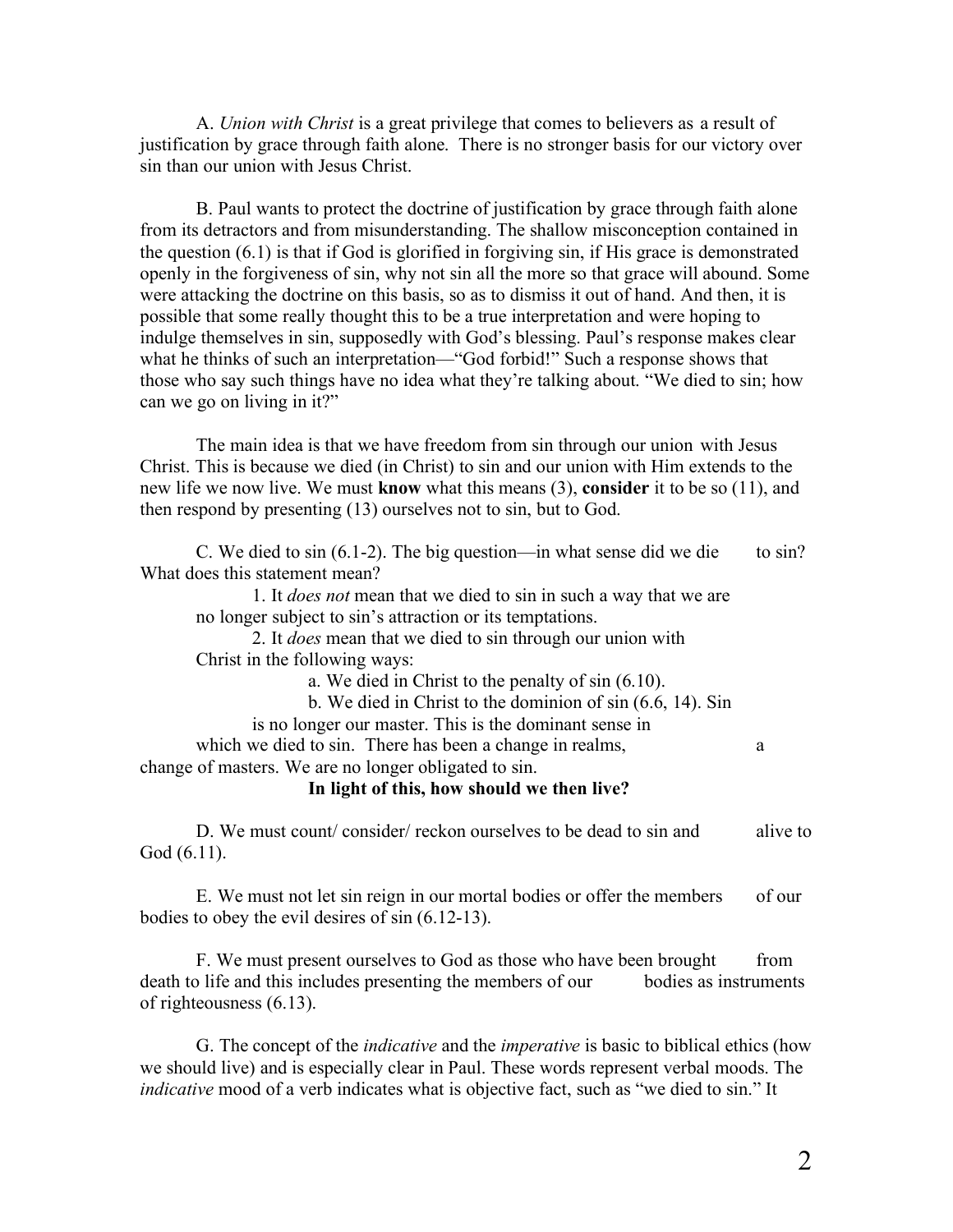doesn't tell us to do anything, but tells us what is the present state of affairs. The *imperative*, however, is the mood of command. "Don't let sin reign ... do not present your members to sin," are examples of this mood. In biblical ethics, the *indicative* always precedes the *imperative*.

## **II. Romans 6.15-23**

A. Picking up on the language of 6.6 (no longer enslaved to sin), this section contrasts slavery to God and slavery to sin.

B. In 6.1-14 Paul argues that an abundance of grace should not lead us to sin because we have died to sin and have been set free from sin (6.7). In this section, the flip side is explored. Though we are set free from sin we are still slaves. But we are slaves to God.

C. Paul is steering a course between legalism ("I must keep the law in order to be accepted by God.") and antinomianism ("I'm saved by grace, so it doesn't matter how I live.") In the next chapter he will discuss the place of the law in the Christian life. But here he makes clear that being a slave of God (righteousness) is a vital part of the Christian life. Obedience to God is not optional for the Christian (cf. John 14.17).

D. Verse 15 is parallel to verse 1. In verse 1 the question is whether we should sin so that there might be an abundance of grace. Here, in verse 15, the question is whether we should sin because we are under the realm of grace, not law (which was just stated as the case in verse 14). The answer to both questions is a resounding "NO!" followed by a lengthy explanation.

E. Verse 16 states the obvious. If you present yourself to someone as a slave, you *are* a slave to whomever you present yourself. But he does this to introduce two contrasting slaveries—to sin or obedience. This is a summary statement that is further explained in 17-23. The remainder of the passage shows that slavery to sin leads to impurity, lawlessness, bad fruit, shame and ultimately, death. But slavery to obedience (which is really slavery to God) leads to righteousness, to sanctification and ultimately, eternal life. Sin is not static. Neither is grace. There are only two realms in which we can stand.

| <b>SLAVES OF SIN</b><br>(17, 20) | SLAVES OF GOD $(16, 22)$ |
|----------------------------------|--------------------------|
|                                  |                          |
| IMPURITY (19)                    | RIGHTEOUSNESS (16, 18)   |
|                                  |                          |
| LAWLESSNESS (19)                 | SANCTIFICATION (19, 22)  |
|                                  |                          |
| DEATH (16, 23)                   | ETERNAL LIFE (22, 23)    |
|                                  |                          |

F. Verse 17 states the *indicative* truth that *we were* slaves of sin, but are no more. They have obeyed "from the heart the *typos* (pattern, form) of teaching to which they were committed (delivered)." "… *typos* includes the active connotation of a pattern that